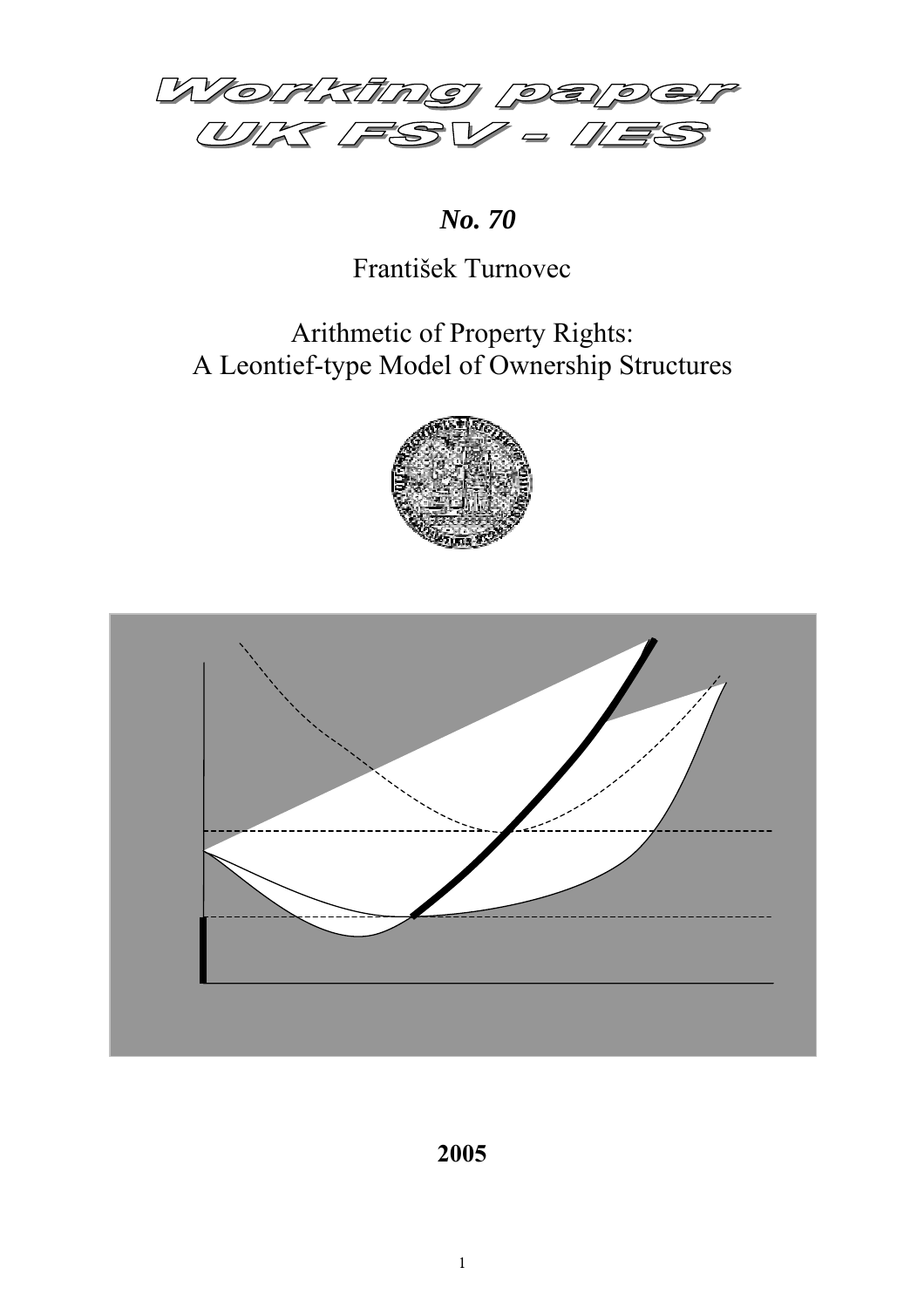## **ARITHMETICS OF PROPERTY RIGHTS:**

A Leontief-type Model of Ownership Structures

by František Turnovec<sup>\*</sup>

**Abstract**: A simple algebraic model of a property structure leading to the Leontief-type inputoutput scheme is developed and used to eliminate indirect ownership relations and evaluate the final distribution of national property among individual owners. Concepts of "family capitalism" and "capitalism of agents" type of corporate governance are defined and compared. Implications of different designs of corporate governance for general equilibrium theory, profit distribution and decision making are discussed.

*JEL Classification: C60, L33, K11*

**Keywords**: Corporate governance, Leontief input-output model, ownership structure, primary owners, principal-agent problem, secondary owners

## **Acknowledgements**

l

This research was supported by the Czech Government Research Target Programme, project No. MSM0021620841. The author is grateful for valuable comments of two anonymous reviewers.

 *<sup>\*</sup> Charles University in Prague, Faculty of Social Sciences, Institute of Economic Studies, Opletalova 26, 110 00 Prague 1, Czech Republic, e-mail: turnovec@mbox.fsv.cuni.cz.*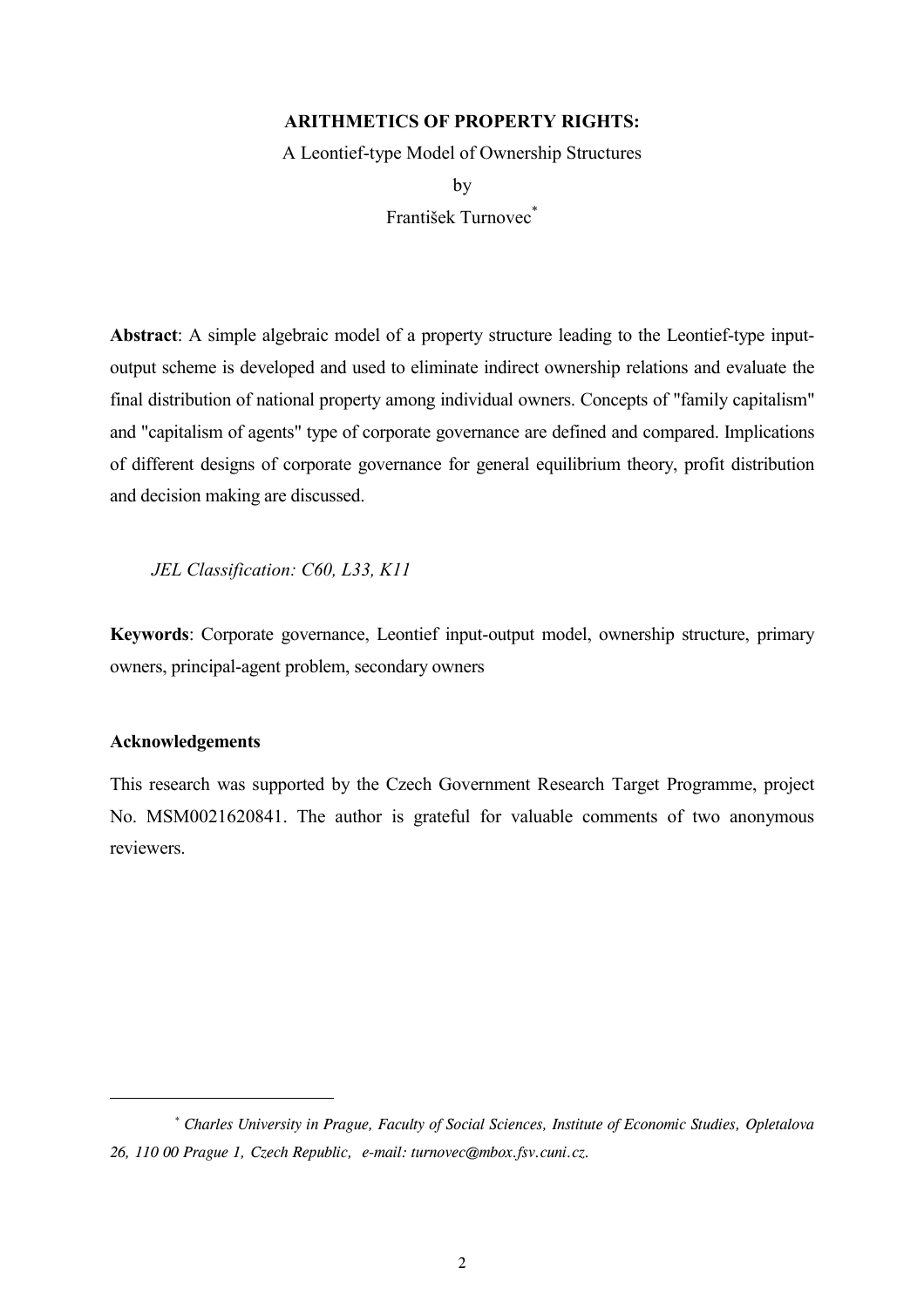## **1. Introduction**

One of the basic paradigms of neo-classical economics reflected in general equilibrium theory and welfare economics is an assumption about economic organization of the society based on private ownership of production factors and services and their use to maximize "selfish" benefits of owners. Individuals as consumers are maximizing utility subject to budget constraint having on the right hand side incomes from selling production factors and services owned by them and the revenues from profits of firms they are co-owning, firms are maximizing profits and invisible hand of competition leads to Pareto optimal equilibrium states [e.g. Arrow (1951), Debreu (1959), Feldman (1989)]. One can call such an ideal picture a "family capitalism"; everything is owned by households and there are no indirect ownership relations.

Facing reality one can observe a significantly different picture: a universe of corporations and non-transparent networks of ownership relations. Citizens are owners of a fraction of shares, but the ownership is dominated by big anonymous companies, banks and funds, co-owning a significant part of national property on institutional basis. A citizen A has a share in corporation B, corporation B has a share in corporation C, corporation C has a share in corporation D, and corporation D has a share in corporation B. Is there some relation between citizen A and corporation D? One can call such a structure a "capitalism of agents".

The legitimate question is: can an anonymous institution as an institution own anything? Because of transaction costs modern economy cannot be governed by individual owners directly. Thus the system of agents had been developed consisting of intermediary institutions and their professional management, mostly distinct from owners. But, in principle, intermediary institutions are only authorised to execute some of the property rights as agents and on behalf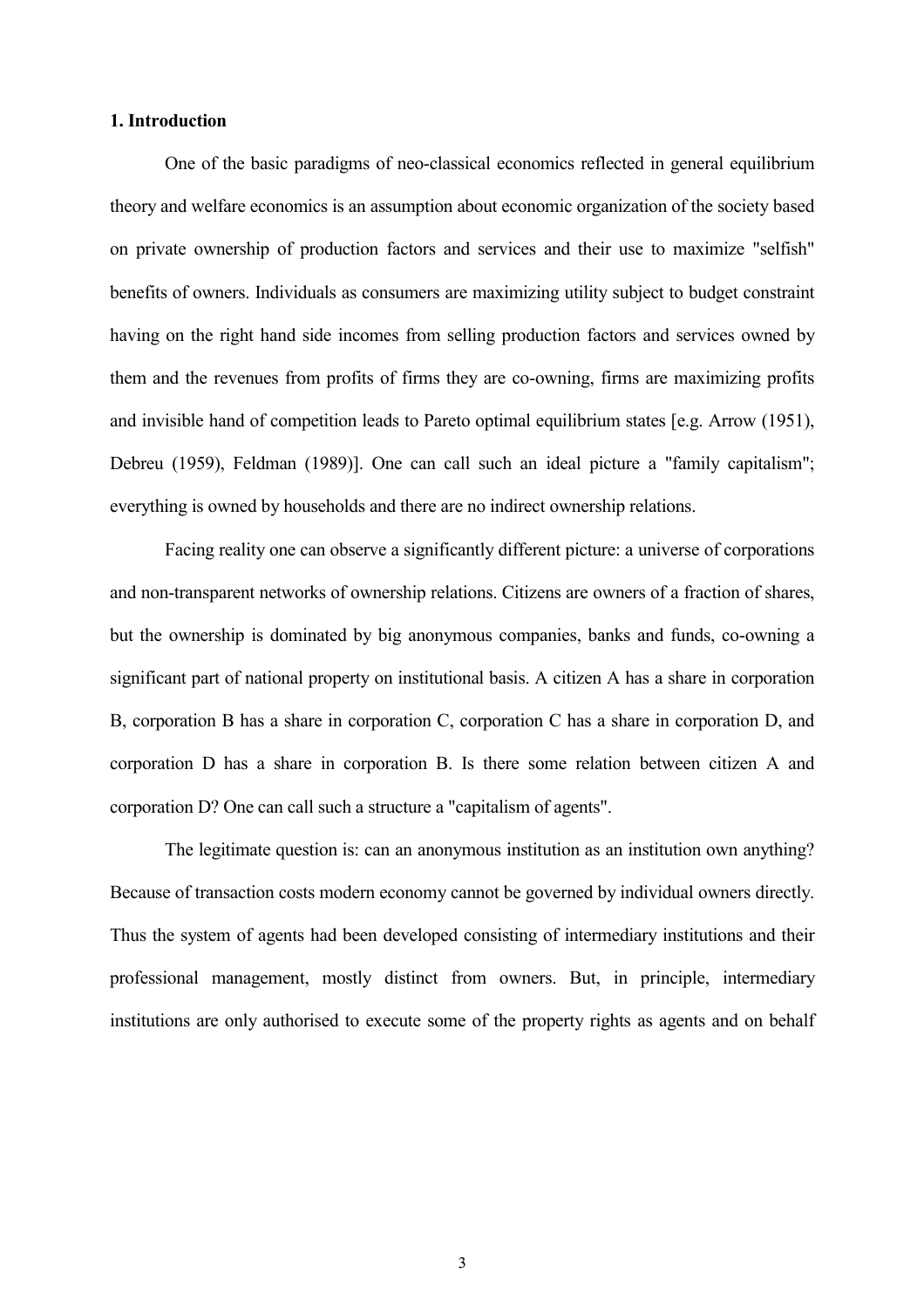and for benefit of individual owners. The final owners of national property can be only individuals or their non-profit associations.<sup>1</sup>

Accepting this point of view one can ask a rather technical question: In non-transparent networks of ownership relations is there a possibility to disclose a final assignment of the whole national property to individual owners only? Can we decompose the ownership structure of "capitalism of agents" to a "family capitalism" structure? In the paper we are trying to answer this question, amending an earlier model of direct and indirect property rights which worked under the assumption of "transparency" defined as absence of cross-ownership relations [Turnovec (1999)].

A simple algebraic model of ownership structures is formulated reflecting direct and indirect ownership relations<sup>2</sup> independently on cross-ownership and leading to a well known Leontief input-output scheme [Leontief (1996)]. The first draft of this paper was presented at the European Public Choice Society 2002 Annual Meeting in Italy [Turnovec (2002)] To the author's best knowledge presented application of Leontief input-output model has not been discussed and published earlier.

l

<sup>&</sup>lt;sup>1</sup> "Property rights are of course human rights, i.e., rights which are possessed by human beings. The *introduction of the wholly false distinction between property rights and human rights in many policy discussions is surely one of the all-time great semantic flimflams". [Jensen and Meckling (1976: p. 307)].*

<sup>&</sup>lt;sup>2</sup> Speaking about direct relation we have in mind relation between individual A and company B *providing that individual A owns a share in company B, while indirect relation means that individual A, having a share in company B and not having a share in company C, has through company B a relation to company C that is co-owned by company B.*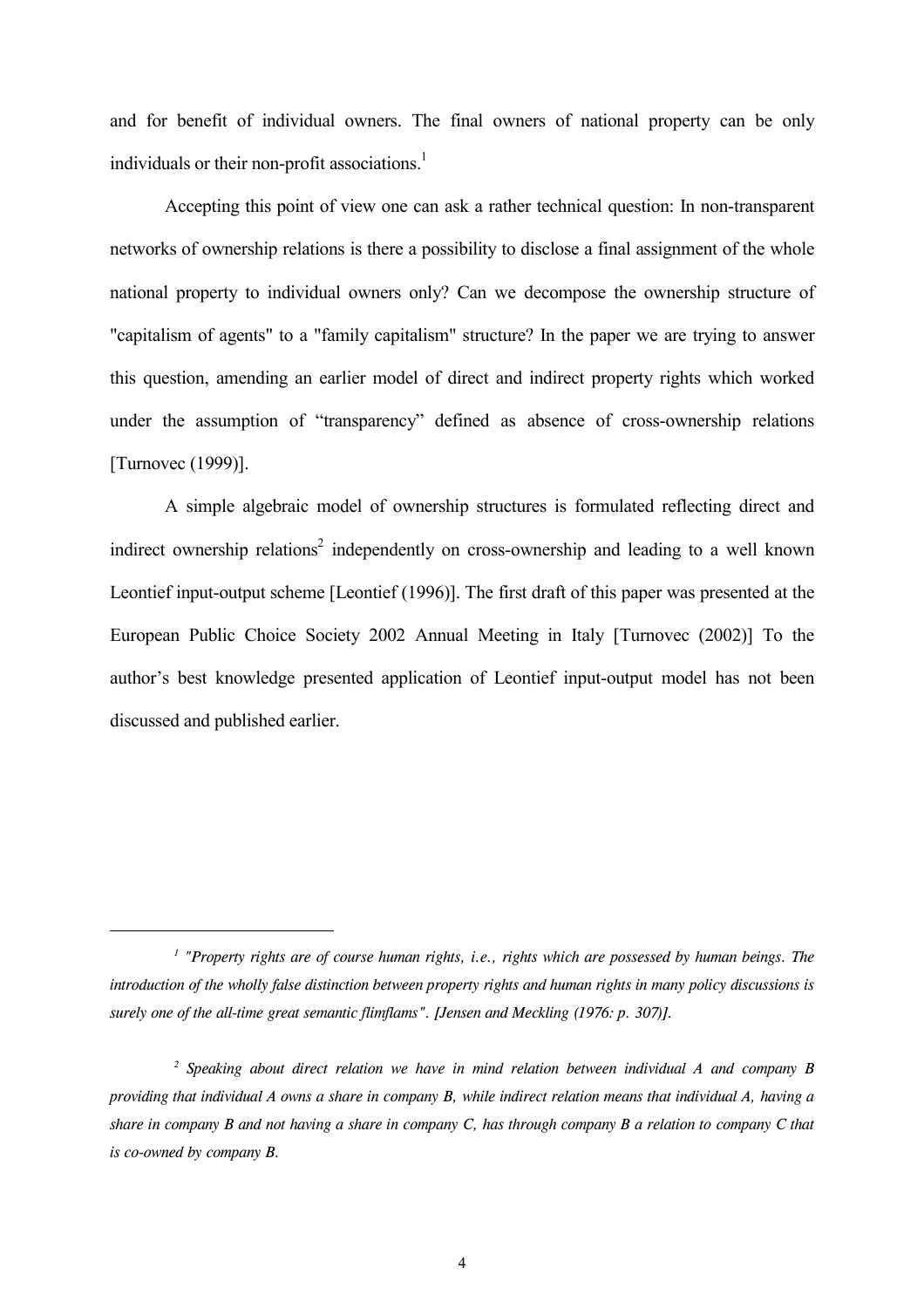### **2. Leontief-type model of ownership structures**

Let us consider two types of economic agents: the primary owners, who can own, but cannot be owned (citizens, citizens' non-profit associations, state, municipalities, etc.), and the secondary owners, who can be owned, and at the same time, can own (companies, corporations).

Let

*m* be the number of primary owners,  $i = 1, 2, \dots, m$ ,

*n* be the number of secondary owners (companies),  $j = 1, 2, ..., n$ ,

 $s_{ii}$  be the direct share of the primary owner *i* in the secondary owner *j* (as a proportion of total number of shares),

 $t_{ik}$  be the direct share of the secondary owner (company) *k* in the secondary owner (company) *k* ,

 $x_{ii}$  be the full (direct and indirect) share of the primary owner *i* in the secondary owner *j* ,

 $y_{ii}$  be the indirect share of the primary owner *i* in the secondary owner *j*.

Then the  $n \times m$  matrix

$$
\mathbf{S} = (s_{ji}),
$$

where the row j expresses shares of the primary owners  $i = 1, 2, \dots, m$  in the secondary owner  $j$ , and the column *i* expresses the shares of the primary owner *i* in the secondary owners  $j = 1, 2, \dots, n$ , provides a primary property distribution, and the  $n \times n$  matrix

$$
\mathbf{T}=(t_{jk}),
$$

where the row *j* expresses shares of the secondary owners  $k = 1, 2, ..., n$  in the secondary owner *j* , and the column *k* expresses shares of secondary owner k in the secondary owners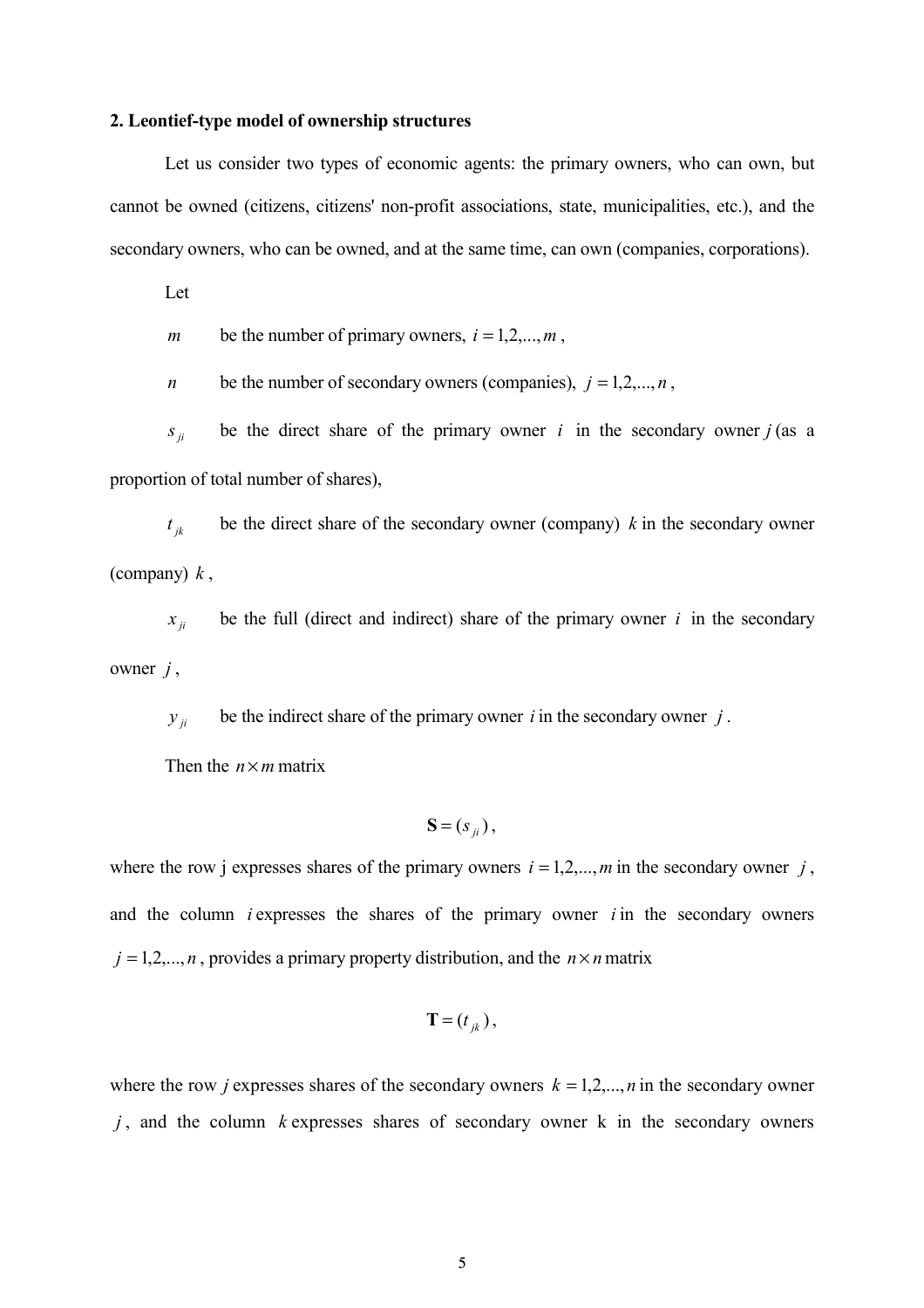$j = 1, 2, \ldots, n$  provides a secondary property distribution. The couple  $(S, T)$  characterises an initial property distribution in an economy.

Clearly

$$
\sum_{i=1}^{m} s_{ji} + \sum_{k=1}^{n} t_{jk} = 1
$$

for any  $j = 1, 2, ..., n$ .

Matrices **S** and **T** are observable. The question is: is it possible to derive unobservable matrices

$$
\mathbf{Y} = (\mathbf{y}_{ji})
$$

and

 $\mathbf{X} = (x_{ji})$ 

of indirect and full shares of primary owners in secondary owners?

It must hold

$$
X = S + Y
$$

and

$$
y_{ji} = \sum_{k=1}^{n} t_{jk} x_{ki}
$$

(where  $t_{ik} x_{ki}$  is the part of the full property share  $x_{ki}$  of a primary owner *i* in a company *k* which follows from the share  $t_{jk}$  of company k in company j ). In matrix form we have

$$
Y = TX
$$

and

## $X = S + TX$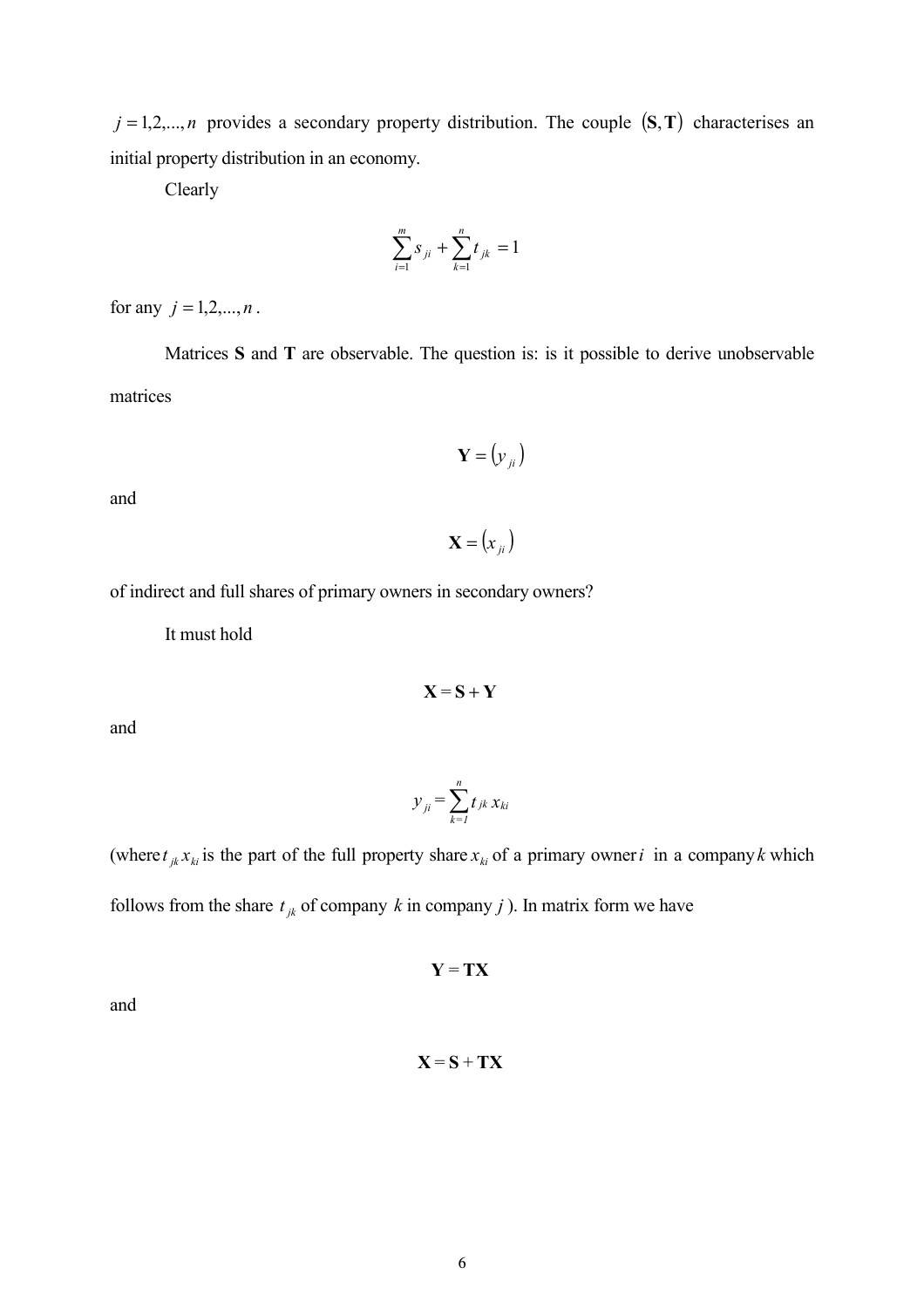Assuming, that the matrix $(I - T)$ , where **I** is an identity matrix, is a non-singular Leontief matrix (i.e., all elements of **T** are non-negative and some of its norms is less than 1), then there exists a non-negative inverse matrix  $(I - T)^{-1}$  and we can express **X** as

$$
\mathbf{X} = (\mathbf{I} - \mathbf{T})^{-1} \mathbf{S}.
$$

The last expression is nothing else but Leontief input-output scheme that gives **X** as a function of **T** and **S**. We are able to eliminate indirect relations and to find a final assignment of the total property to the primary owners only.

If **T** =  $\mathbf{0}_{n \times n}$ , where  $\mathbf{0}_{n \times n}$  is  $n \times n$  zero matrix, we can speak about the "family capitalism" structure, if **T** is a non-zero matrix, we can speak about "capitalism of agents" structure. We are living in the world of corporate stakeholders (the capitalism of agents). In the latter case the corporate governance (decision making rights and profit shares of stakeholders) can be based on matrices **S** and **T**, but it is theoretically possible (while, perhaps, not very practical) to simulate the "family capitalism" governance based on the matrix **X**.

### **3. An illustrative example**

Let us consider a hypothetical initial ownership structure with the four primary owners  $P_1$ ,  $P_2$ ,  $P_3$ ,  $P_4$  and the three companies  $C_1$ ,  $C_2$ ,  $C_3$  (secondary owners), described in Table 1. Table 1

|                | Matrix S |                |       |       |             |           | Matrix T |       |
|----------------|----------|----------------|-------|-------|-------------|-----------|----------|-------|
|                | P        | P <sub>2</sub> | $P_3$ | $P_4$ | $\sim$<br>◡ | $\rm C_2$ |          | total |
| $C_1$          | 0.3      | 0.2            |       |       | U           | U.S       |          |       |
| C <sub>2</sub> | 0.3      |                | 0.3   | 0.2   | U           |           | 0.2      |       |
| $C_3$          | U        |                |       |       | 0.6         | 0.4       |          |       |

In this case

$$
\mathbf{S} = \begin{pmatrix} 0.3 & 0.2 & 0 & 0 \\ 0.3 & 0 & 0.3 & 0.2 \\ 0 & 0 & 0 & 0 \end{pmatrix}
$$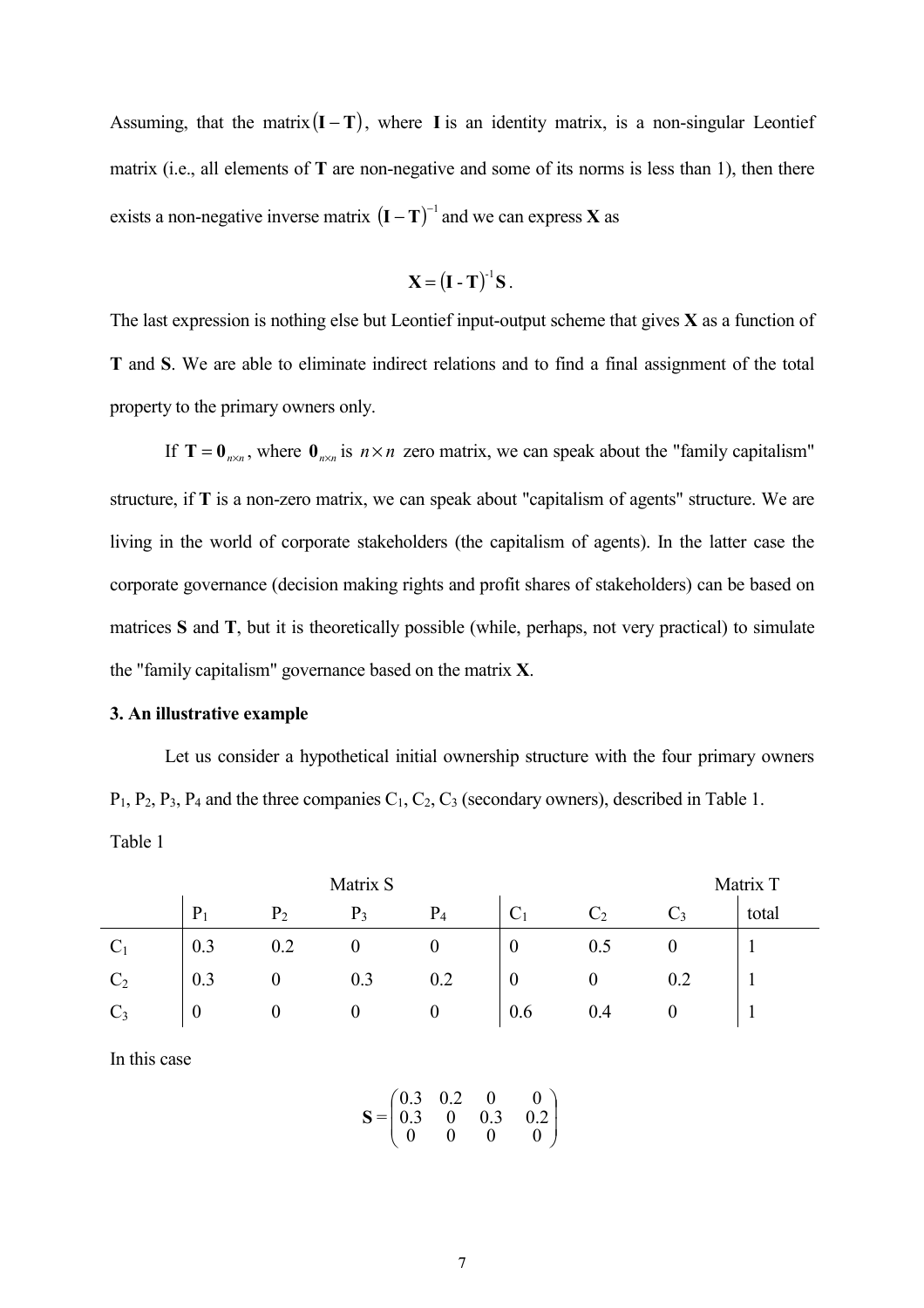and

$$
\mathbf{T} = \begin{pmatrix} 0 & 0.5 & 0 \\ 0 & 0 & 0.2 \\ 0.6 & 0.4 & 0 \end{pmatrix}
$$

Matrices **S** and **T** provide an observable property distribution.

Let us use our model. In our particular case

$$
(\mathbf{I} - \mathbf{T}) = \begin{pmatrix} 1 & -0.5 & 0 \\ 0 & 1 & -0.2 \\ -0.6 & -0.4 & 1 \end{pmatrix}
$$

and

$$
\left(\mathbf{I} - \mathbf{T}\right)^{-1} = \begin{pmatrix} 1.069767 & 0.581395 & 0.116279 \\ 0.139535 & 1.162791 & 0.232558 \\ 0.697674 & 0.813953 & 1.162791 \end{pmatrix}
$$

Then

$$
\mathbf{X} = (\mathbf{I} - \mathbf{T})^{-1} \mathbf{S} =
$$

$$
\begin{pmatrix}\n1.069767 & 0.581395 & 0.116279 \\
0.139535 & 1.162791 & 0.232558 \\
0.697674 & 0.813953 & 1.162791\n\end{pmatrix}\n\begin{pmatrix}\n0.3 & 0.2 & 0 & 0 \\
0.3 & 0 & 0 & 0 & 0 \\
0.3 & 0 & 0 & 0 & 0\n\end{pmatrix} = \begin{pmatrix}\n0.495349 & 0.213953 & 0.174419 & 0.116297 \\
0.390698 & 0.027907 & 0.348837 & 0.232558 \\
0.453488 & 0.139535 & 0.244186 & 0.162791\n\end{pmatrix}
$$

which gives the final distribution of shares and voting rights of primary owners in corporations (secondary owners) after elimination of indirect links (i.e., "family capitalism" type of corporate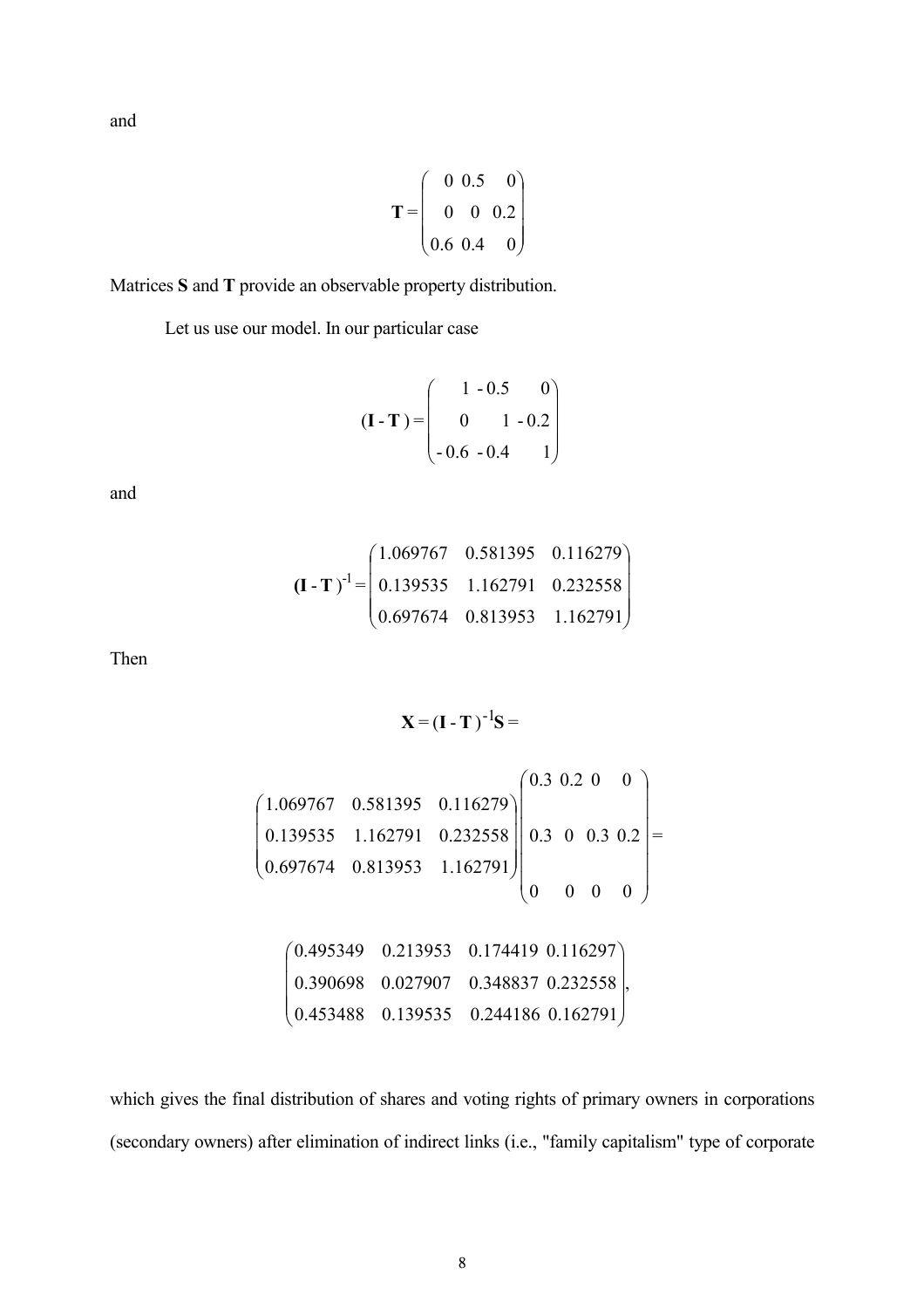governance in "capitalism of agents" ownership structure from Table 1). For example, this arrangement shows the decision making rights of the primary owners in corporation  $C_3$  which is fully owned by corporations  $C_1$  and  $C_2$ .

To illustrate the difference in the distribution of profits in "capitalism of agents" and "family capitalism" type of corporate governance, let us assume that profits of corporations  $C_1$ ,  $C_2$  and  $C_3$  are 100 in all three cases:

$$
\pi = (100 \ 100 \ 100).
$$

Then in "capitalism of agents" the profits will be distributed among all seven actors:

$$
\pi(S, T) = (100 \quad 100 \quad 100) \begin{pmatrix} 0.3 & 0.2 & 0 & 0 & 0 & 0.5 & 0 \\ 0.3 & 0 & 0.3 & 0.2 & 0 & 0 & 0 \\ 0 & 0 & 0 & 0 & 0.6 & 0.4 & 0 \end{pmatrix} = (60 \quad 20 \quad 30 \quad 20 \quad 60 \quad 90 \quad 20),
$$

i.e., 60 for  $P_1$ , 20 for  $P_2$ , 30 for  $P_3$ , 20 for  $P_4$ , 60 for  $C_1$ , 90 for  $C_2$  and 20 for  $C_3$ . In "family capitalism" type of governance the profits will be distributed only among the primary owners:

$$
\boldsymbol{\pi} \mathbf{X} = (100 \quad 100 \quad 100) \begin{pmatrix} 0.495349 & 0.213953 & 0.174419 & 0.116279 \\ 0.390698 & 0.027907 & 0.348837 & 0.232558 \\ 0.453488 & 0.139535 & 0.244186 & 0.162791 \end{pmatrix} =
$$

 $( 133.9535 \quad 38.13953 \quad 76.74419 \quad 51.16279 ),$ 

i.e., 133.9535 for  $P_1$ , 38.13953 for  $P_2$ , 76.74419 for  $P_3$  and 51.16279 for  $P_4$ .

### **4. Some implications**

There can be a significant difference between a primary "face" image of the ownership structure and a "true" position of the subjects of property rights. This difference as a difference between "family capitalism" and "capitalism of agents" types of corporate governance has serious theoretical implications.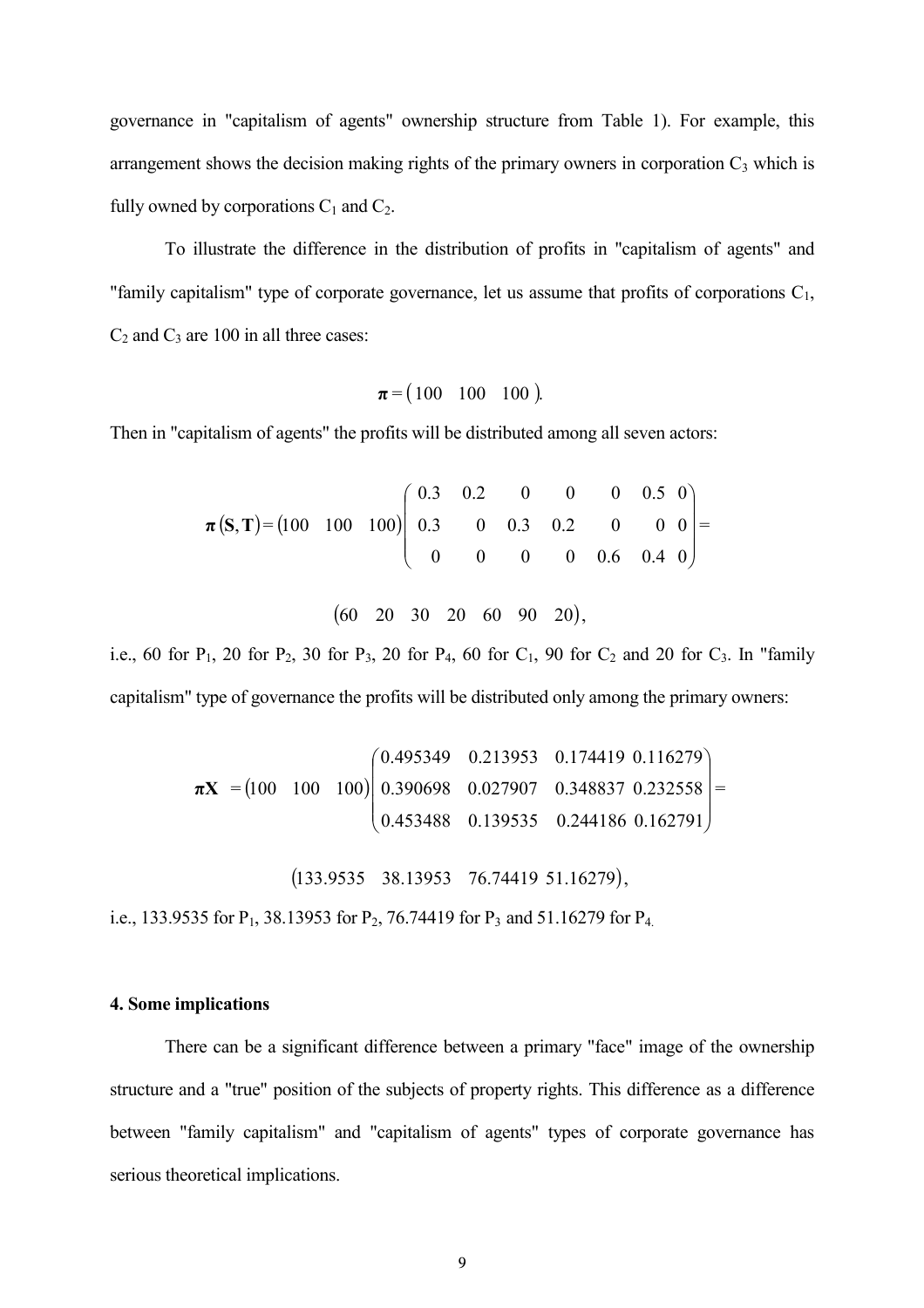Just few questions:

l

a) How are and should the profits be distributed? We established that the final allocation of property to the individual property owners, after elimination of indirect relations, while, in reality, only listed direct initial distribution **S** is taken into account.  $X = (I - T)^{-1}S$ .

b) What are the implications for voting power in the corporate governance? [See, e.g. Maeland (1991), Gambarelli (1994), Gambarelli and Owen (1994)]. How should be allocated the voting weights of different actors in corporate decision making: directly according to **X** or indirectly according to **S**? 3

c) Another issue for theoretical research is an implication of corporate governance design for general equilibrium and welfare theory. Indirect ownership relations reflected in "capitalism of agents" corporate governance clearly generate externalities in the profit maximisation doctrine of general equilibrium theory: total profit of one company might depend (through redistribution of profits among institutional owners) on profits of other companies.

Many problems associated with the inadequacy of the current general equilibrium theory and welfare economics can be related to the theory of agency relationships (principal-agent problem). An agency relationship is a contract under which one or more persons (the principal(s)) engage another person (the agent) to perform some service on their behalf. This involves delegation of some decision making authority to the agent and presupposes some incentive scheme for the agent to maximise the welfare of the principal. Agency relations have been intensively investigated on the level of the firm [e.g., Jensen and Meckling (1976)]. But here we face the economy level principal-agent problem. Indirect ownership relations, generally

<sup>&</sup>lt;sup>3</sup> An agenda for future research is to apply the methodology developed here to the control structures *that are given not only by direct shares, but by hierarchical relations in networks of principals and agents. Extension of voting models and power indices methodology for such structures could bring new ideas also into studies of political behaviour.*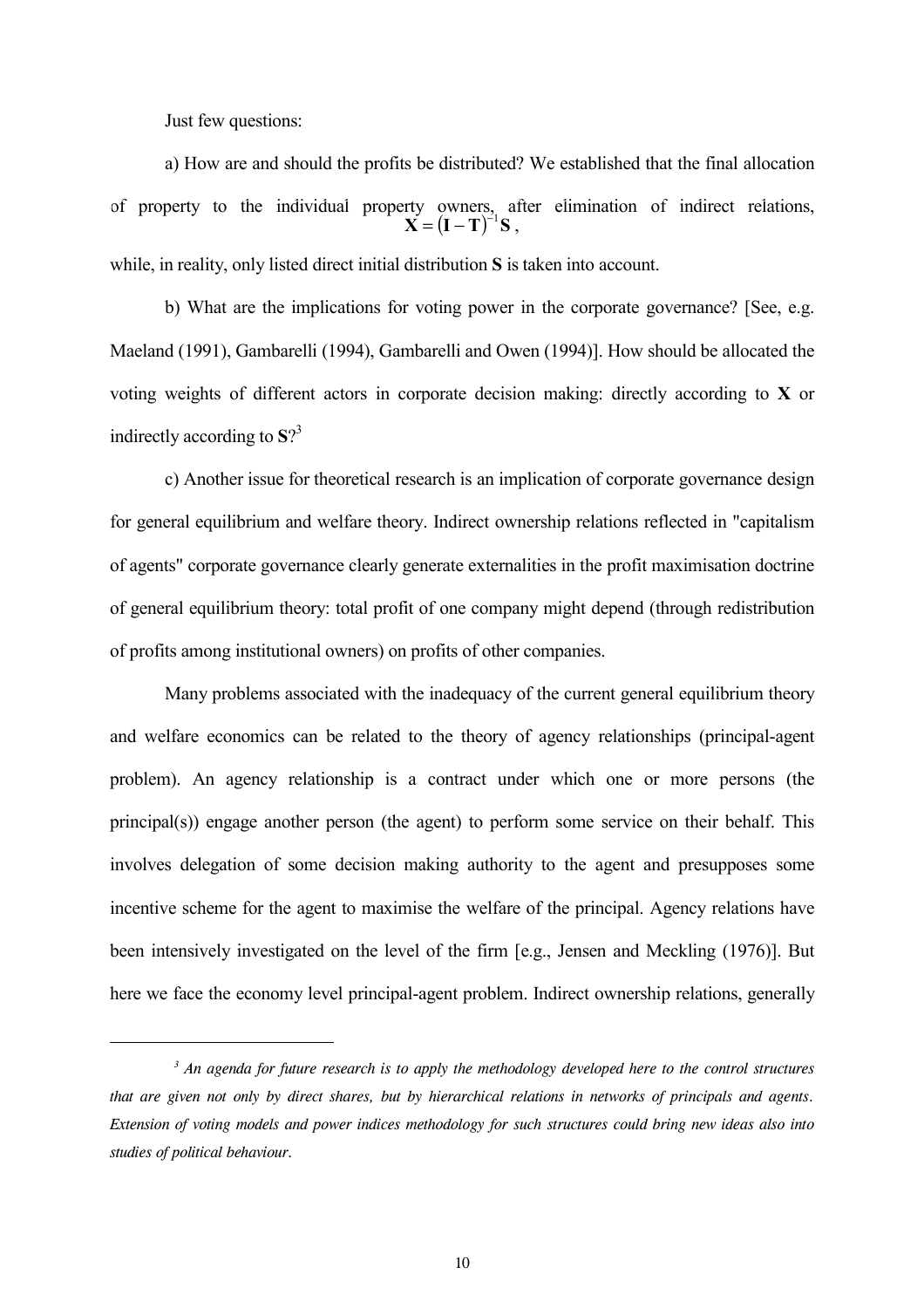viewed as full ownership relations, are frequently agency relations. We are living in economy of agents behaving as owners. There is a hierarchical structure of agents in economy. Primary owners are principals and secondary institutional owners are in many cases just labels for agents. But in the network of indirect ownership relations an agent A becomes a principal with respect to some other agent B, the agent B becomes a principal with respect to some agent C, and C can become a principal with respect to A, principal of his principals. The principal-agent ownership relation is not transitive and it is not always clear who is an agent and who is his principal. Such situation can be considered a market imperfection and can lead to market failures.<sup>4</sup>

It is interesting that one of the major differences between the USA, on the one hand, and Germany and Japan, on the other, is in the role of corporations as each other's shareholders. In the USA it is rare that one corporation owns large blocks of shares in other companies; in some situations this is even forbidden by law. This is not so in Germany and Japan where high proportions of company shares are held by other corporations [Marer (2000)].

A hierarchical principal-agent problem and corporate governance design within the framework of general equilibrium theory and welfare economics is a challenge for economic theory.

#### **References:**

l

Arrow, J. K. (1951), 'An Extension of the Basic Theorems of Classical Welfare Economics', in: J. Neymen, ed., *Second Berkeley Symposium on Mathematical Statistics and Probability;* Berkeley, University of California Press: 507-532.

Bohatá, M. (1998), 'Some Implications of Voucher Privatisation for Corporate Governance', *Prague Economic Papers* **7:** 44-58.

Debreu, G. (1959), *Theory of Value,* New York: John Wiley and Sons.

 *<sup>4</sup> One of the reasons of problematic results of the Czech transitional privatization can be found in not understanding clearly the distinction between principals and agents and in the absence of agency relation regulation [e.g. Bohatá (1998), Schwartz (1997)].*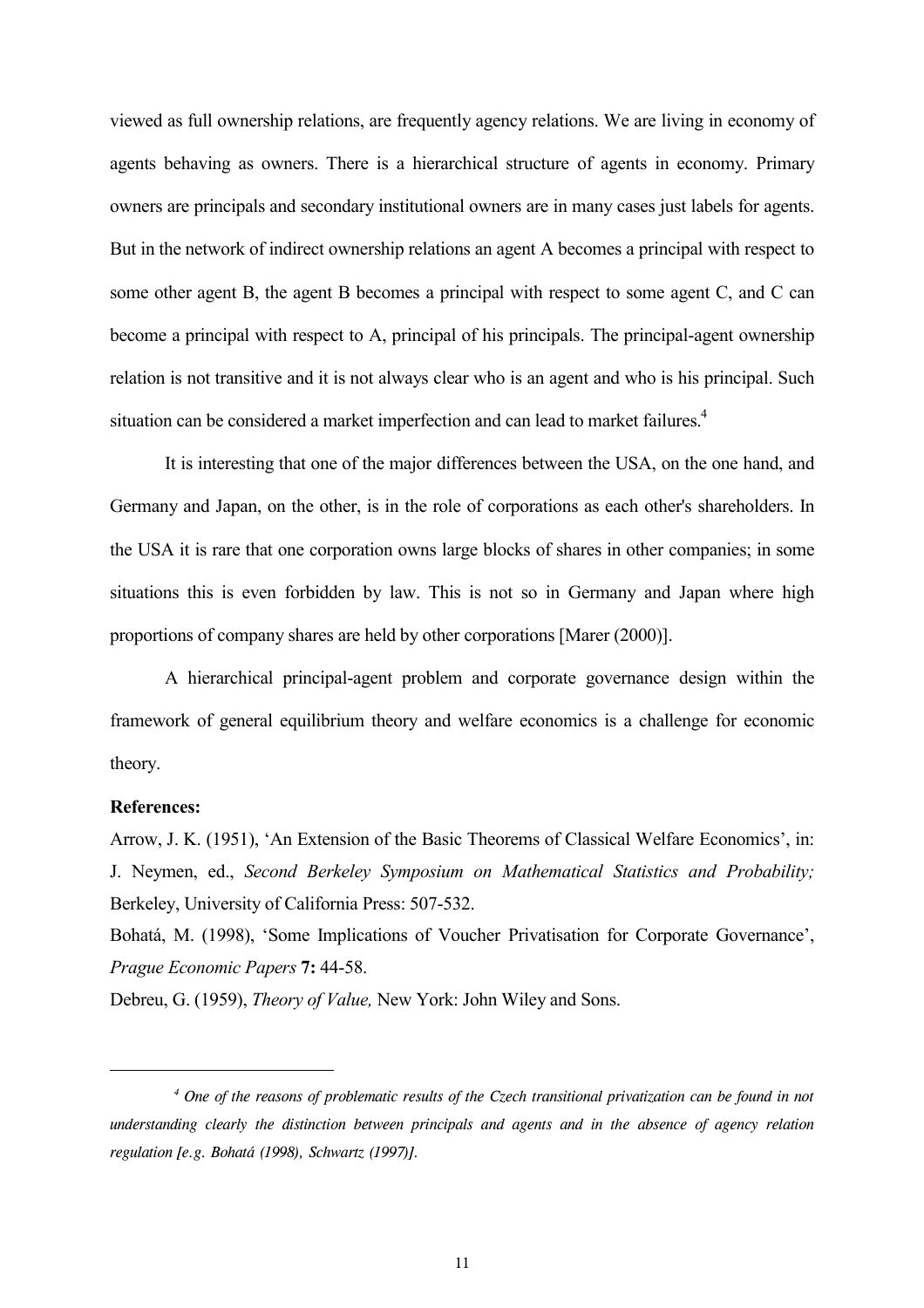Feldman, A. M. (1989), *Welfare Economics and Social Choice Theory,* Boston: Kluwer Academic Publishers.

Gambarelli, G. (1994), 'Power indices for political and financial decision making', *Annals of Operations Research* 51: 165-173.

Gambarelli, G. and Owen, G. (1994), 'Indirect Control of Corporations', *International Journal of Game Theory* **23:** 287-302.

Jensen, M. C. and Meckling, W.H. (1976), 'Theory of the Firm: Managerial Behavior, Agency Costs and Ownership Structure', *Journal of Financial Economics* **3:** 305-360.

Leontief, W. (1966), *Input-Output Economics,* New York: Oxford University Press.

Maeland, R. (1991), *Power and Power Distribution in Swedish Listed Companies*, Statistiska Institutionen, Lunds Universiteit.

Marer, P. (2000), 'Corporate Governance in Established Market and in Transforming Economies', in: *Transitional Economies in Central-Eastern Europe and East Asia*, (mimeo), Budapest, Workshop of Hungarian Academy of Sciences and International Center for the Study of East Asia Development.

Schwartz, A. (1997), 'Market Failure and Corruption in the Czech Republic', *Transition*, The World Bank **8** (No. 6): 4-5.

Turnovec, F. (2002), 'Who are the Principals and Who are the Agents? Leontief Model of Ownership Structures', paper presented at The Annual Meeting of European Public Choice Society 2002, Lago Maggiore.

Turnovec, F. (1999), 'Privatization, Ownership Structure, and Transparency: How to Measure the True Involvement of the State', *European Journal of Political Economy* **15:** 605-618.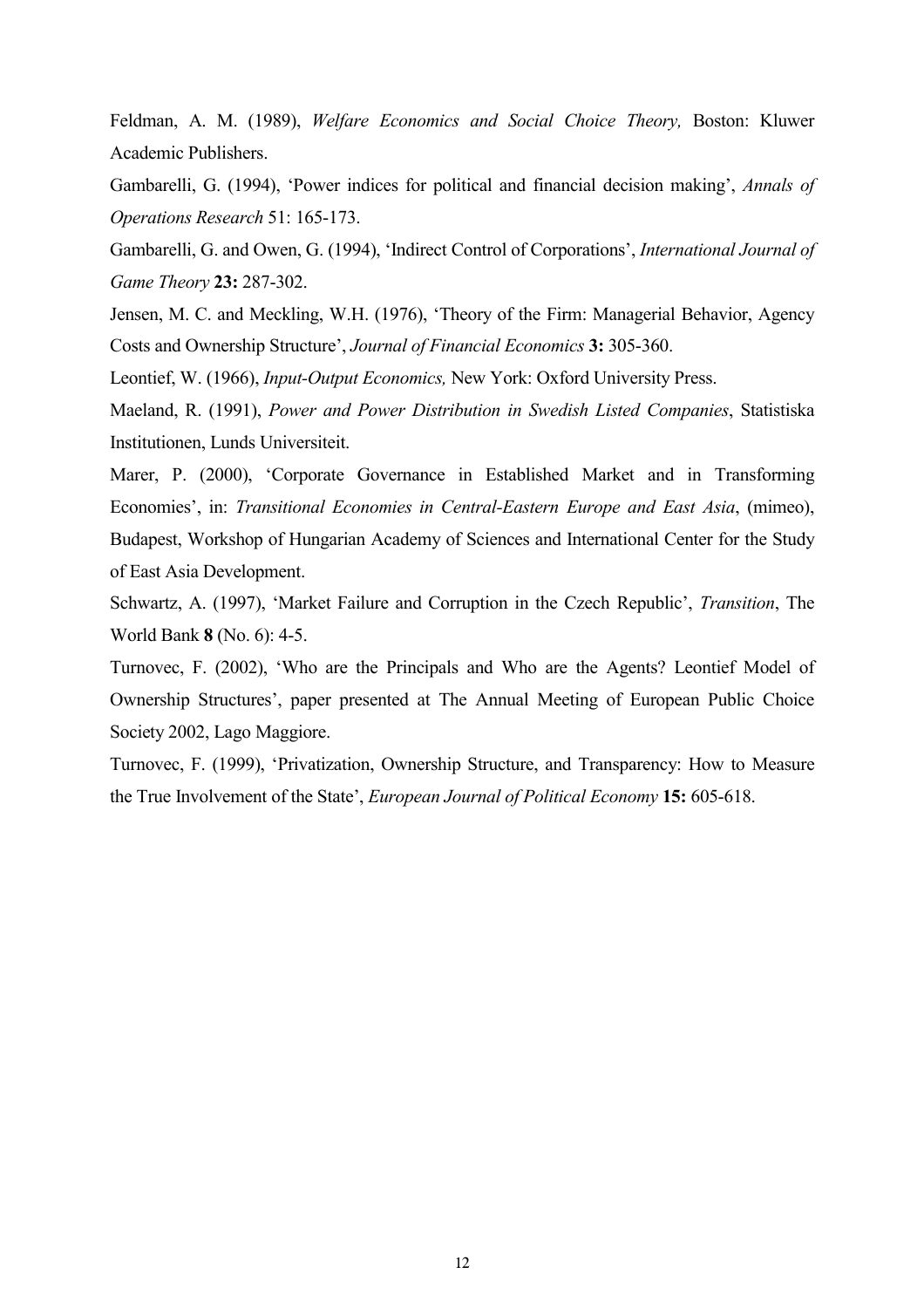

#### *Dosud vyšlo :*

*2001:*

- *1. Michal Hlaváček : Modely difuze technologií*
- *2. Tomáš Cahlík : Analýza ekonomického výzkumu*
- *3. Vladimír Benáček: : Autentický soukromý sektor v transitivní ekonomice: příspěvek ke hledání kořenů a alternativ českého kapitalismu*
- *4. Milan Sojka : Alternativní scénáře transformační strategie československé ekonomiky na počátku 90. let a jejich teoretická východiska*
- *5. Jiří Hlaváček, Michal Hlaváček : Optimum výrobce v odvětví s nikdy neklesajícími výnosy z rozsahu*
- *6. František Turnovec : The Czech Republic on its Way to the European Union*
- *7. Lubomír Mlčoch : Ekonomie důvěry*
- 8. *Luděk Urban : Zásady společné obchodní politiky a důsledky jejich přijetí pro českou ekonomiku*
- *9. Jan Ámos Víšek : Export z ČR do EU a mimo EU*
- *10. Miloslav S. Vošvrda : On Martingale Diffusions in Financial Markets*
- *11. František Turnovec :Flexible Integration and the Excessive Deficit Procedure in the EMU*
- *12. Jiří Hlaváček, Michal Hlaváček : Byl proces eliminace podniků ozdravnou procedurou pro české hospodářství konce 90. let?*
- *13. Karel Půlpán: Hospodářský vývoj Španělska jako inspirace pro Českou republiku.*
- *14. Jiří Hlaváček, Michal Hlaváček : Ekonomicky racionální altruismus*
- *15. Jiří Kameníček : Nástroje pro popis nestandardního ekonomického chování, aplikace teorie lidského kapitálu*
- *16. Jiří Hlaváček : Redistribuce : projev lidských preferencí a společenských potřeb*
- *17. Silvester van Koten: Transaction Cost Economics: Basic Concepts and Extensions*
- *18. Hlaváček J., Hlaváček M.: Ekonomická racionalita donátora a důvěra k příjemci dotace*

#### *2002:*

- *19. Vladimír Benáček , Víšek Jan Ámos: Determining Factors of Competitiveness of Trade and Specialization of Czech Industrial Sector before the EU Accession*
- *20. Milan Sojka, Postkeynesovská teorie peněz, peněžní a úvěrová politika a postavení centrální banky*
- *21. Milan Sojka, Alternativní scénáře transformační strategie československé ekonomiky na počátku 90. let a jejich teoretická východiska*
- *22. František Turnovec, Economic Research and Education in the Czech Republic 1989-2000*
- *23. Jiří Hlaváček , Michal Hlaváček : Petrohradský paradox*
- *24. František Turnovec : Evaluation of National, Political and Institutional Influence in Consultation, Cooperation and Co-decision Procedures of the EU Decision Making*
- *25. Karel Půlpán: Rakouský poválečný vývoj*

#### *2003:*

- *26. Ondřej Schneider : European Pension Systems and the EU Enlargement*
- *27. Martin Gregor: Mancur Olson redivivus, "Vzestup a pád národů" a současné společenské vědy"*
- *28. Martin Gregor: Mancur Olson's Addendum to New Keynesianism: Wage Stickiness Explained*
- *29. Patrik Nový : Olsonova teorie hospodářského cyklu ve světle empirie: návrh alternativního metodologického přístupu*
- *30. Ondřej Schneider: Veřejné rozpočty v ČR v 90. letech 20. století kořeny krize*
- *31. Michal Ježek: Mikroanalýza reformy českého důchodového systému*
- *32. Michal Hlaváček: Efektivnost pořízení a předávání informace mezi privátními subjekty s pozitivněextenalitní vazbou*
- *33. Tomáš Richter: Zástavní právo k podniku z pohledu teorie a praxe dluhového financování*
- *34. Vladimír Benáček: Rise of an Authentic Private Sector in an Economy of Transition: De Novo Enterprises and their Impact on the Czech Economy*
- *35. Tomáš Cahlík, Soňa Pokutová, Ctirad Slavík: Human Capital Mobility*
- *36. Tomáš Cahlík, Jakub Sovina: Konvergence a soutěžní výhody ČR*
- *37. Ondřej Schneider, Petr Hedbávný: Fiscal Policy: Too Political?*